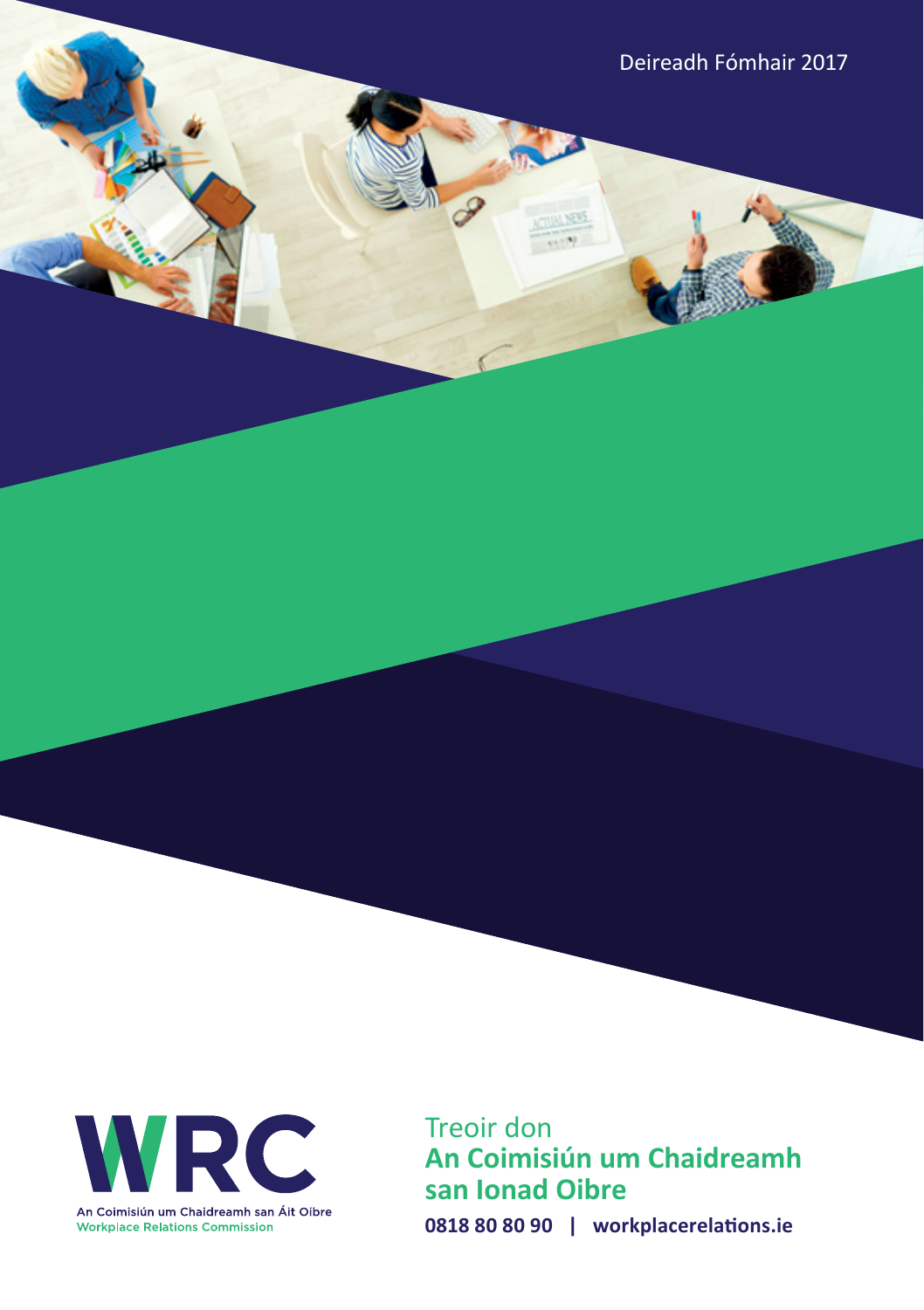# **Ábhair**

| 1: Seirbhísí Eolais agus Custaiméara 5        |  |
|-----------------------------------------------|--|
|                                               |  |
|                                               |  |
|                                               |  |
|                                               |  |
|                                               |  |
| 7: Ag Déanamh Gearán nó ag Atreorú Aighnis 15 |  |



 $\sim$ ٠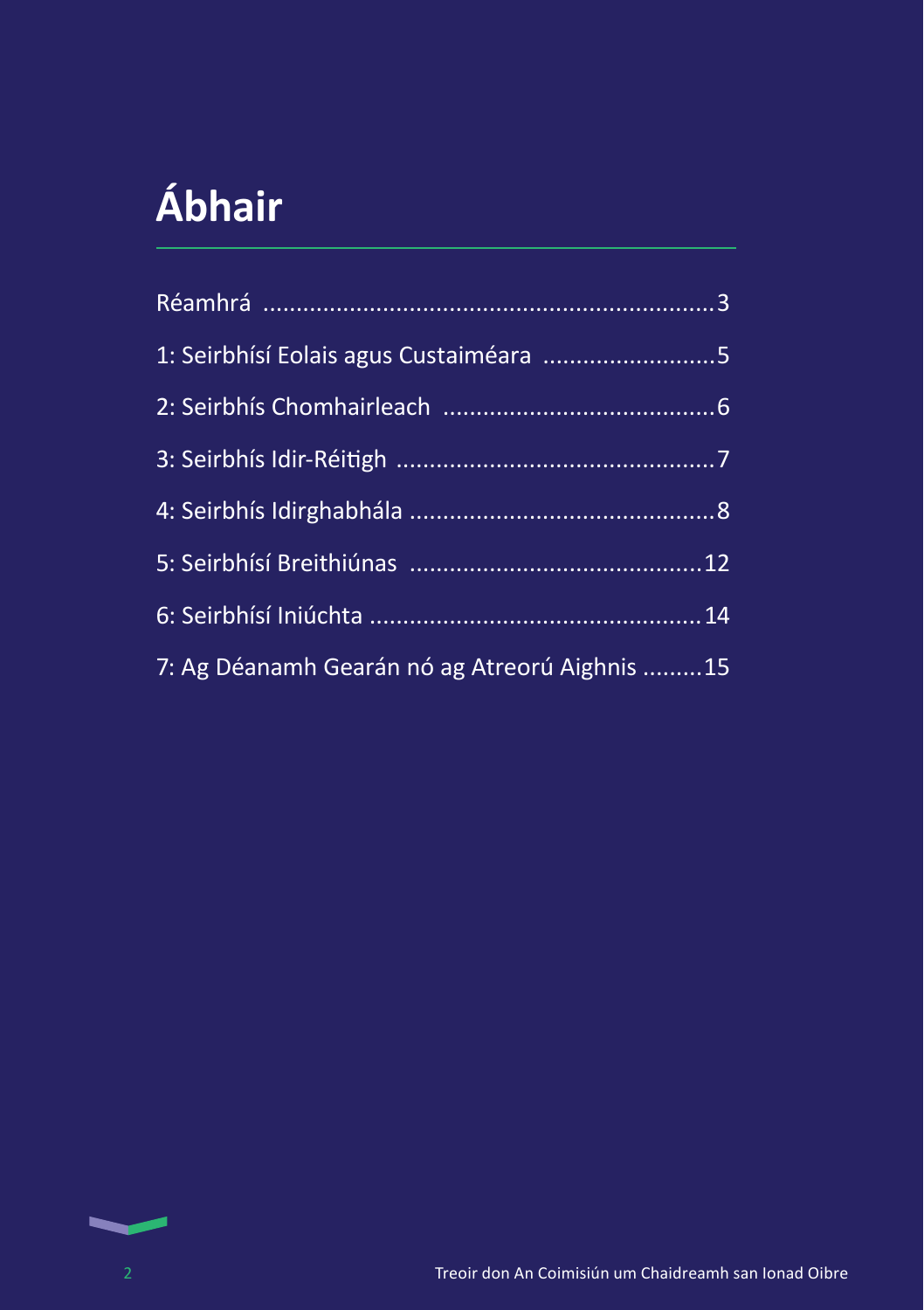## **Réamhrá**

Is é príomhaidhm an Coimisiún um Chaidreamh san Áit Oibre (WRC) ná seirbhís chaidrimh den chéad scoth san áit oibre agus creat cearta fostaíochta a fhreastalaíonn ar riachtanais na fostóirí agus na fostaithe a sholáthair agus a chuireann uasluach d'airgead ar fáil.

#### **Feidhmeanna an WRC**

Is iad príomhfheidhmeanna an WRC:

- Chun feabhsú an caidreamh sa láthair oibre a chothú, agus chun dea-chaidreamh sa láthair oibre a chothabháil,
- Chun comhlíonadh leis an reachtaíocht fostaíochta ábhartha a chur chun cinn agus a spreagadh,
- Chun treoir a sholáthar maidir leis an gcomhlíonadh leis na cóid chleachtais,
- Chun athbhreithnithe a stiúradh, agus chun forbairtí a mhonatóireacht, i gcaidreamh sa láthair oibre go ginearálta,
- Chun taighde ábhartha a stiúrtha nó a choimisiúnú agus chun comhairle, faisnéis, agus torthaí an taighde a sholáthar do na Comhchoistí Oibre agus na Comhchomhairlí Tionsclaíochta,
- Chun comhairle a thabhairt don Aire Gnó, Fiontar agus Nuálaíochta i dtaca le cur chun feidhme agus le comhlíonadh le reachtaíocht ábhartha, agus chun,
- Chun eolas a sholáthar don phobal i dtaca le reachtaíocht fostaíochta (seachas an tAcht um Chomhionannas Fostaíochta).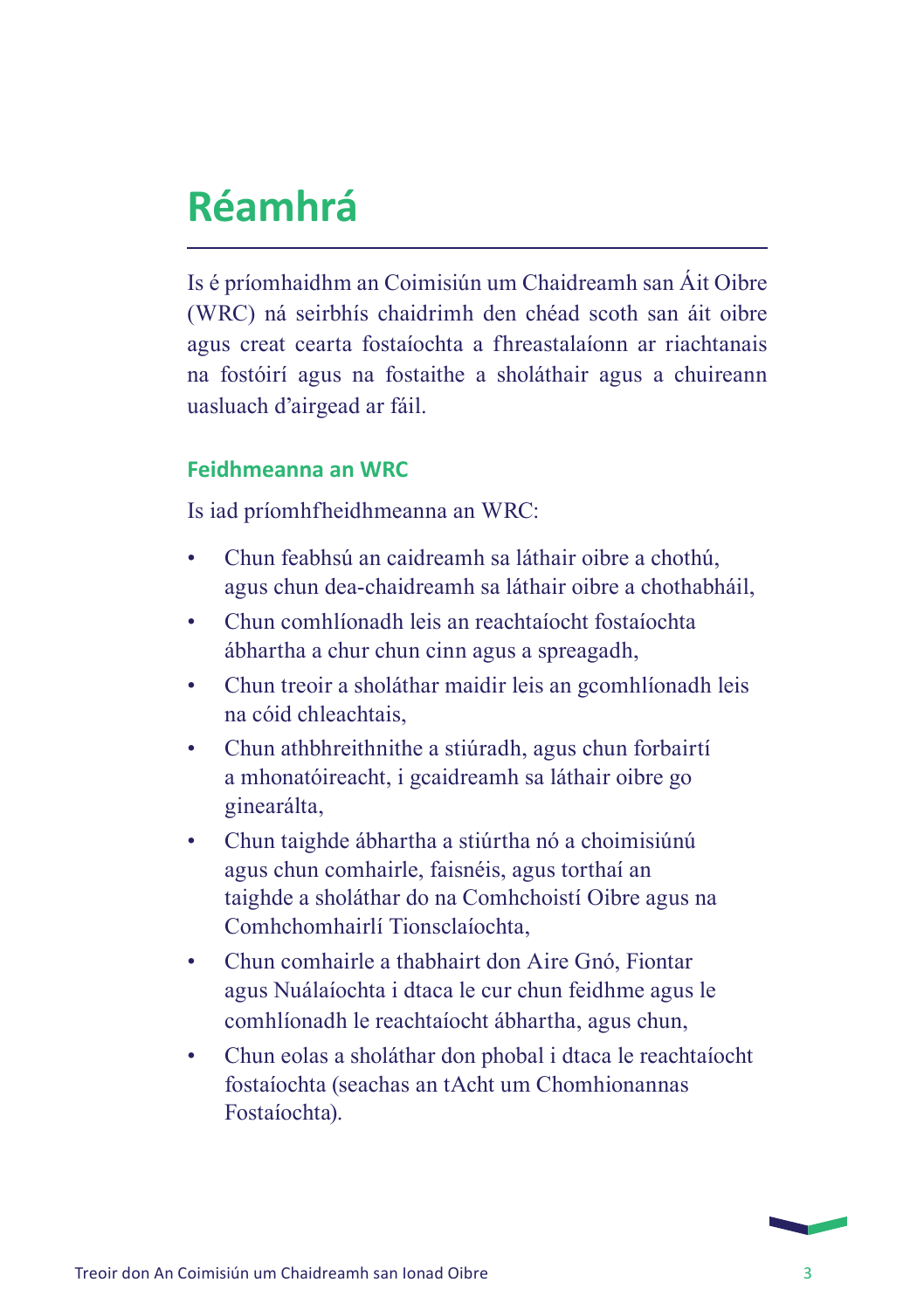Taobh istigh den chreat seo, is iad croílár seirbhísí an Coimisiún ná soláthar idirghabhála, idir-réitigh, éascú agus seirbhísí comhairleach, breithiúnas ar ghearáin agus aighnis, an mhonatóireacht ar choinníollacha fostaíochta chun an comhlíonadh agus an cur i bhfeidhm i dtaca le cóid cearta fostaíochta a chinntiú, soláthar eolais agus an phróiseáil ceadúnais de ghníomhaireacht fostaíochta agus cosaint de dhaoine óga (fostaíocht).

Is í Oonagh Buckley Ard-Stiúrthóir an Coimisiún. Tá Bord ag an gCoimisiún ar a bhfuil cathaoirleach agus ochtar baill. Is iad feidhmeanna an Bord:

- Ag soláthar comhairle don Ard-Stiúrthóir.
- An Ráiteas Straitéise a réiteach agus a chuir isteach ag an Aire.
- An Clár Oibre a réiteach agus a chuir isteach ag an Aire.



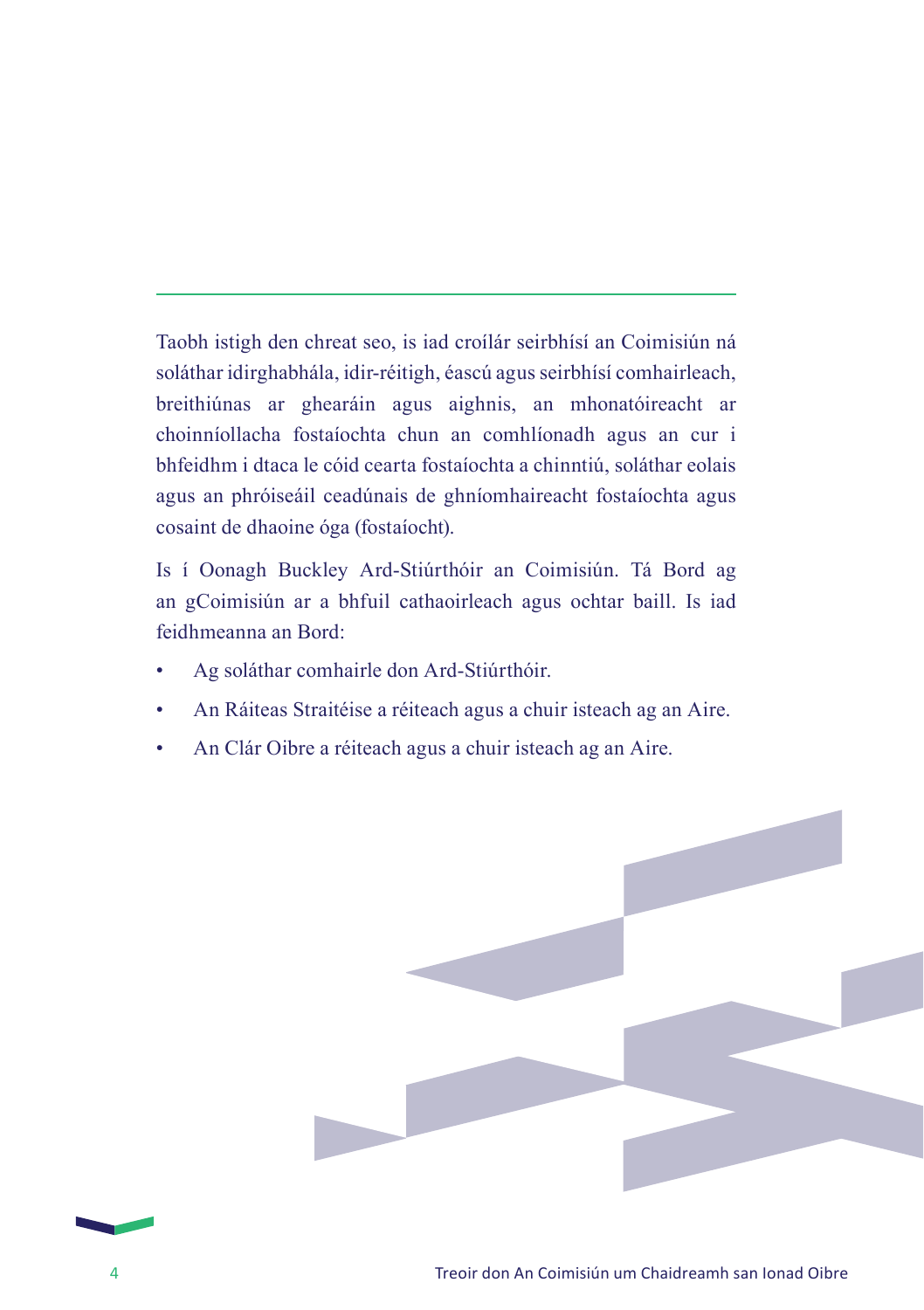## **Seirbhísí Eolais agus Custaiméara**

Cuireann an Coimisiún um Chaidreamh san Áit Oibre eolas ginearálta ar fáil ar dhlí fostaíochta, caidrimh comhionannais agus tionsclaíoch do d'fhostóirí agus fostaithe atá ar aon dul leis an fhoráil san Acht um Chaidreamh san Áit Oibre, 2015. Is í an aidhm ná eolas a chuir ar fáil d'fhostóirí agus fostaithe atá ag teastáil uathu, chun a chinntiú go bhfeidhmíonn a láthair oibre in ard chaighdeán i dtéarmaí chomhlíonadh le cearta fostaíochta agus cód caidrimh thionsclaíoch.

Cuireann an suíomh idirlín **www.workplacerelations.ie** eolas cuimsitheach agus a bhfuil fáil ar go héasca ar fáil, agus áis d'fhoirm leictreonach chun ceisteanna i scríbhinn a chur isteach le haghaidh freagairt san áireamh. Tá sraith fhoilseacháin ar fáil freisin agus an-éasca le híoslódáil. Tá roinnt foilseacháin ar fáil i dteangacha eile. Gheobhaidh tú treoir phraiticiúil agus naisc le chéile chuig an bpíosa(í) de reachtaíocht atá ábhartha le hábhair praiticiúil agus cúinsí san áit oibre.

Tá eolas neamhchlaonta ar fáil go héasca agus go furasta ó na Seirbhísí Eolais agus Custaiméara ag 0818 **80 80 90**. Tá an tseirbhís teileafóin íosghlaonna ar fáil ó **Luain go hAoine 9.30rn go dtí 5in**, am lóin san áireamh. Ceadaíonn an tseirbhís do ghlaoiteoir labhairt le hOifigeach Eolais atá ardoilte. Ceadaíonn an teagmháil dhíreach d'eolas soiléir, gonta agus soiléiriú le haghaidh ceisteanna níos casta. Tá eolas réamhthaifeadta ar fáil taobh amuigh d'uaireanta gnó.

#### **Sonraí teagmhála**

Íos-ghlao 0818 **80 80 90** Ba chóir do ghlaoiteoirí thar lear teagmháil a dhéanamh le **+353 59 917 89 90**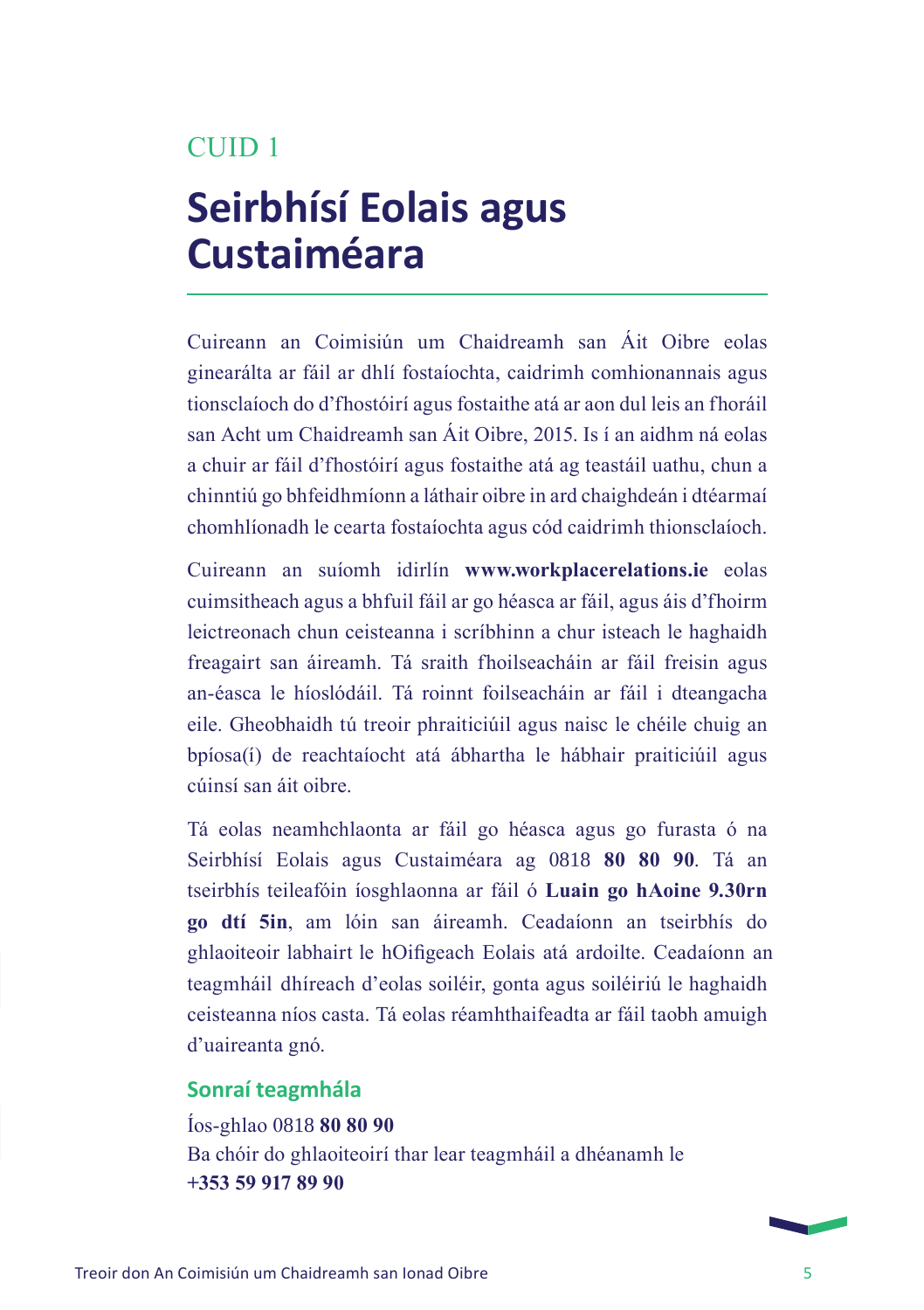## **Seirbhís Chomhairleach**

#### **Céard é an tSeirbhís Chomhairleach?**

Oibríonn an tSeirbhís Chomhairleach go dlúth le fostóirí, ceardchumainn agus fostaithe, go háirithe i gcúinsí neamh-aighnis chun polasaithe caidrimh tionsclaíocha, cleachtais agus nósanna imeachta maith a chur chun cinn, a fhorbairt agus a chur i bhfeidhm. Tá a phríomhaidhm dírithe ar leas eacnamaíoch an fhiontraíocht a fheabhsú agus cuidiú le cruthú agus coimeád fostaíochta. Tá an tseirbhís neamhspleách, neamhchlaonta agus tá go leor taithí i gcleachtas caidrimh tionsclaíocha agus teoiric.

#### **Cén chaoi a mbainfidh mé leas as na seirbhísí seo?**

Ba chóir ceisteanna agus iarratais le haghaidh cúnamh ón tSeirbhís Chomhairleach a dhíriú chuig an :

**Seirbhís Chomhairleach An Coimisiún um Chaidreamh san Áit Oibre Teach Lansdún Bóthar Lansdún Baile Átha Cliath 4 D04 A3A8**

Nó tríd an fhoirm leictreonach ar ár suíomh idirlín **www.workplacerelations.ie**

San áireamh sna hiarratais ba chóir go mbeadh achoimre ar nádúr an tseirbhís a theastaíonn agus sonraí teagmhála do na páirtithe lena mbaineann.

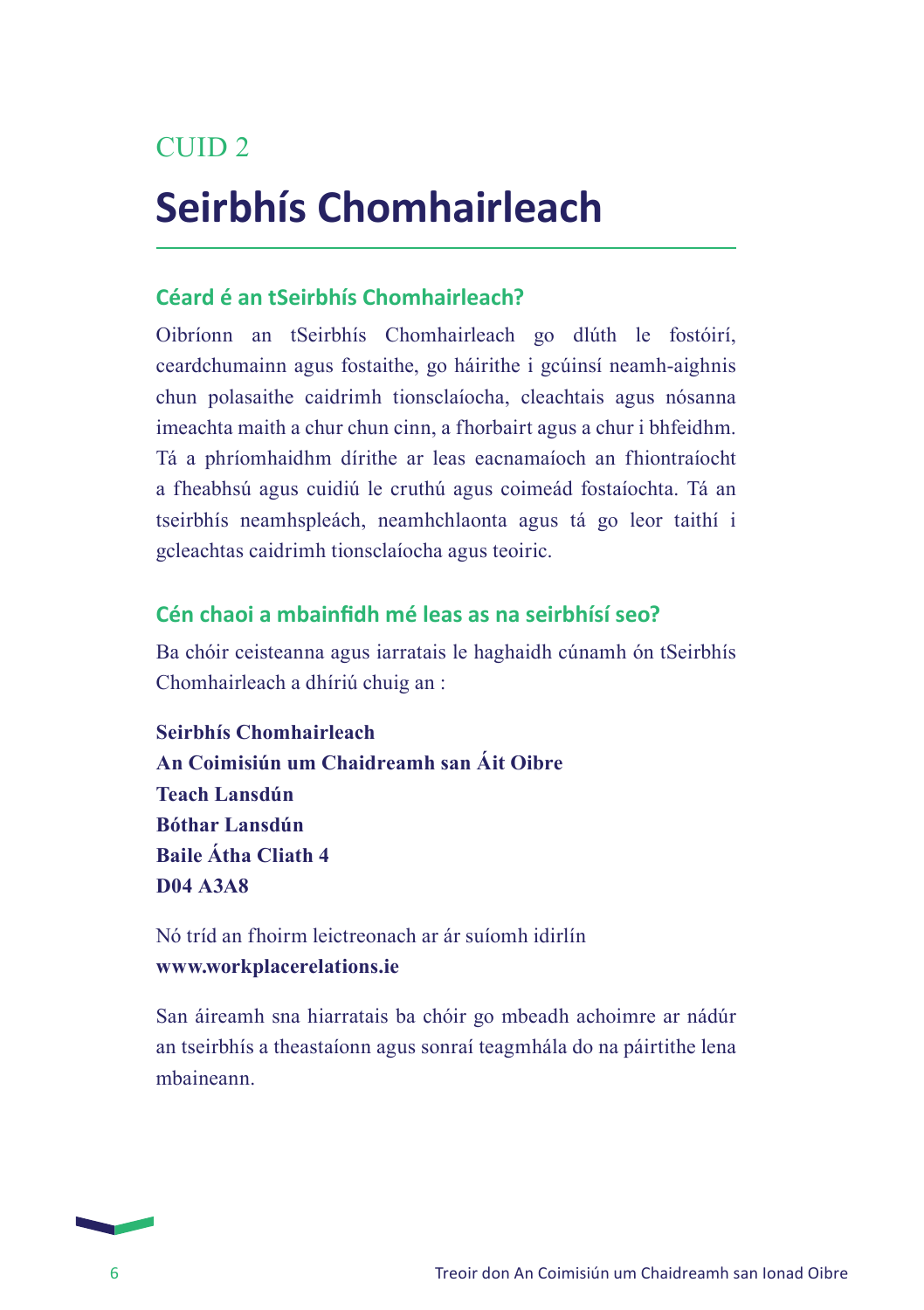## **Seirbhís Idir-Réitigh**

#### **Céard é Idir-Réitigh?**

Is é fócas an tseirbhís idir-réitigh ná seirbhís idir-réitigh neamhchlaonta, tapa agus éifeachtach a chur ar fáil ag oibriú ag ardchaighdeán leanúnach san earnáil phoiblí agus príobháideach. Is próiseas deonach é an t-idir-réiteach ar féidir le hoifigeach idir-réitigh proifisiúnta fostóirí agus fostaithe a éascú agus/nó a n-ionadaithe chun ceisteanna san áit oibre a réiteach nuair nach n-éiríonn lena n-iarrachtaí féin. Feidhmíonn an t-oifigeach idir-réitigh mar éascaitheoir neamhchlaonta i gcainteanna idir na páirtithe. Is é príomh luach agus feidhm na seirbhísí ná go bhfuil sé ar fáil chun acmhainn d'ard chaighdeán a sholáthar ag an nóiméad ceart in aon chás aighnis áirithe.

#### **Cén chaoi a dtosaím próiseas idir-réitigh?**

Tosaíonn an próiseas idir-réitigh nuair a chuireann duine nó beirt de na páirtithe aighnis an fhoirm ar líne isteach atá ar fáil ar ár suíomh idirlín nó scríobh chuig Stiúrthóir an **tSeirbhís Idir-Réitigh, Coimisiún um Chaidreamh san Áit Oibre, Teach Lansdún, Bóthar Lansdún, Baile Átha Cliath 4, D04 A3A8** ag iarraidh cúnamh chun a n-aighneas caidrimh thionsclaíoch a réiteach. Glacann an Coimisiún go dearfach le hiarratais dá leithéid agus déanann sé teagmháil leis an dá pháirtí chun a chinntiú go bhfuil siad sásta freastal ar an idir-réiteach. Tugtar na socruithe le haghaidh cruinnithe idir-réiteach chun críche nuair a dheimhníonn an dá pháirtí a dtoilteanas chun páirt a ghlacadh sa phróiseas. Tá rannpháirtíocht go hiomlán deonach.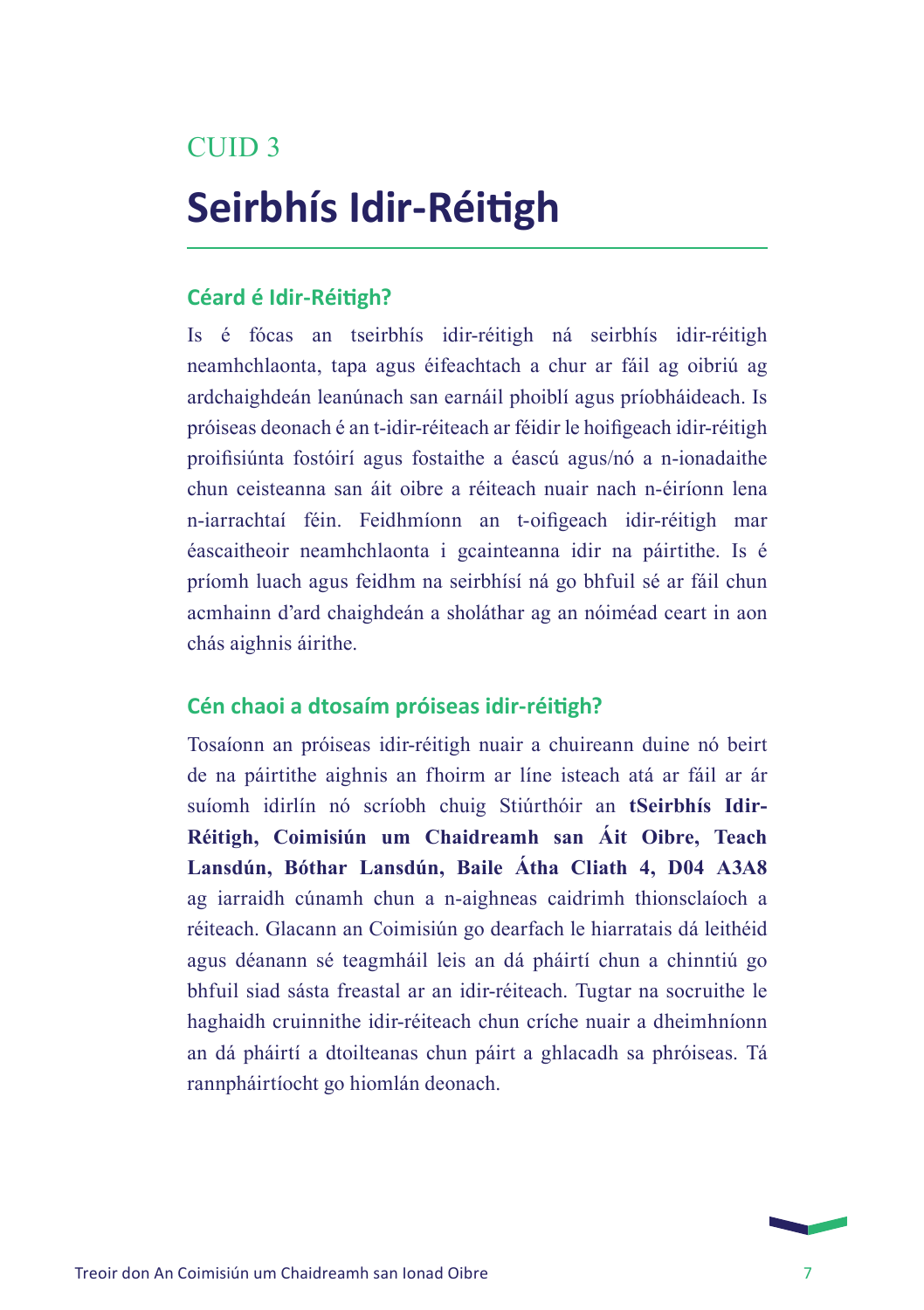## **Seirbhís Idirghabhála**

Is saghas réiteach aighnis eile é idirghabháil ina dtugann an tríú duine neodrach cúnamh do na páirtithe réiteach aighnis de ghearán nó casaoid a bhaint amach. Is idirghabhálaithe a bhfuil taithí acu agus atá cáilithe atá ag obair sa tSeirbhís Idirghabhála. Is é an tseirbhís atá ar fáil:

- Idirghabháil sa réiteach ar ghearáin dá dtagraítear faoi sa reachtaíocht Cearta Fostaíochta;
- Idirghabháil san Áit Oibre nuair a thagann ceisteanna chun cinn seachas ceisteanna cearta fostaíochta, m.sh coimhlint idirphearsanta san áit oibre.

#### **Idirghabháil Cearta Fostaíochta**

Cuireann idirghabháil seans ar fáil don ghearánaí agus don fhreagróir chun a gceisteanna a réiteach le cúnamh ón Idirghabhálaí neamhspleách agus ar an gcaoi sin ag seachaint an gá le breith a thabhairt ar an ghearán.

Nuair a chuirtear an gearán chuig an WRC faoin reachtaíocht Chearta Fostaíochta, cuireann an WRC dhá chur chuige sa soláthar idirghabhála:

#### **1) Idirghabháil ar an bhfón**

Úsáidtear é seo nuair atá an gearán sách díreach. Déanfaidh an t-idirghabhálaí cumarsáid leis an ghearánaí agus an freagróir ar an bhfón agus oibreoidh sé leis na páirtithe chun réiteach sásúil a aimsiú. Tá idirghabháil ar an bhfón an-éifeachtach agus laghdaíonn sé go mór an costas chun an gearán a réiteach don dá pháirtí.

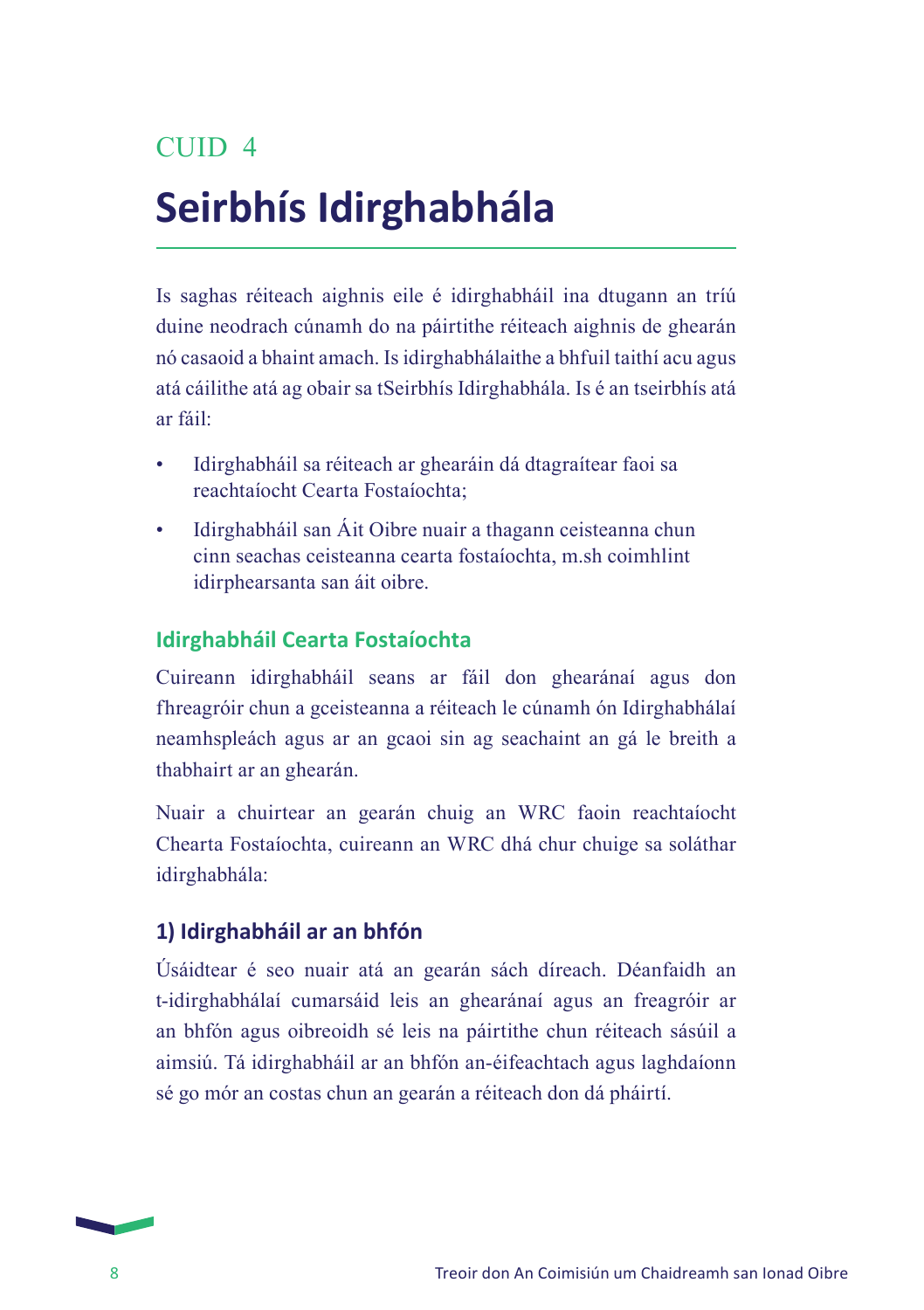#### **2) Idirghabháil duine le duine**

Nuair atá an gearán níos casta, buailfidh an t-idirghabhálaí leis an ghearánaí agus an freagróir díreach mar iarracht chun réiteach a fháil.

Déanfaidh an WRC cinneadh ar an gcur chuige le húsáid agus ag tógáil san áireamh castacht an gearán tagartha.

#### **Cén fáth gur chóir duit idirghabháil a phiocadh?**

**Luas:** Tá ag teacht ar réiteach trí idirghabháil níos tapa, saoire agus níos lú struis do gach duine páirteach ná leanúint ar aghaidh le breithiúnas.

**Costas:** Laghdaíonn idirghabháil an costas don ghearánaí agus don fhreagróir mar go laghdaíonn sé an t-achar ama agus costas a bhaineann le coimhlint fadtréimhse.

**Próiseas Rúnda:** Is próiseas rúnda agus deonach ar fad é idirghabháil. Pléann an t-idirghabhálaí neamhspleách na ceisteanna leis an dá pháirtí chun cúnamh a thabhairt dóibh a theacht ar thuiscint níos fearr ar a n-áit agus ábhair spéise bunúsach. Gan aon taobh a thógáil, spreagfaidh an t-idirghabhálaí na páirtithe a theacht ar réiteach atá sásúil don dá thaobh.

**Smacht:** Fanann próiseas toraidh an idirghabháil i smacht na páirtithe mar sin caithfear aon chomhaontú a thiocfar ar a bheith sásúil don dá thaobh.

**Ceangailte de réir dlí:** Tá an comhaontú a thiocfar ar trí idirghabháil ina cheangal de réir dlí agus is féidir é a chur ina cheangal de réir dlí agus is féidir é a chur.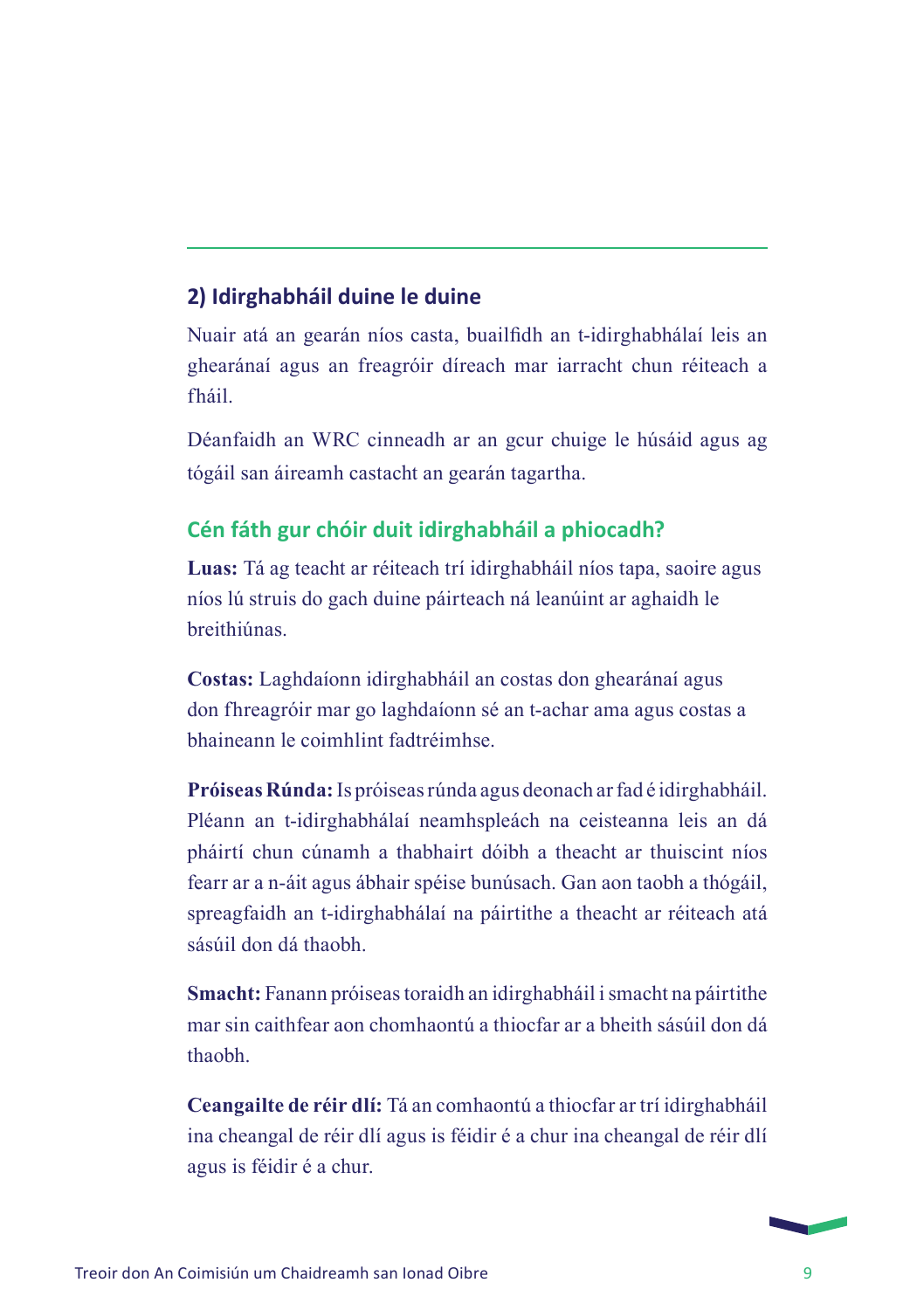#### **Cén chaoi a mbeidh teacht agam ar idirghabháil?**

| Céim 1 | Nuair atá tú ag comhlíonadh an fhoirm ghearáin<br>ar líne roghnaigh an rogha chun leas a bhaint as an<br>tseirbhís idirghabhála.                                                                                                                                                                           |
|--------|------------------------------------------------------------------------------------------------------------------------------------------------------------------------------------------------------------------------------------------------------------------------------------------------------------|
| Céim 2 | Déanfaidh an WRC teagmháil leis an bhfreagróir<br>chun fáil amach an bhfuil siad sásta páirt a ghlacadh<br>san idirghabháil.                                                                                                                                                                               |
| Céim 3 | Má aontaíonn an dá pháirtí le hidirghabháil,<br>déanfaidh an WRC cinneadh ar an gcur chuige le<br>tógáil, sé sin, idirghabháil ar an bhfón nó idirghabháil<br>duine le duine.                                                                                                                              |
| Céim 4 | Sá chás d'idirghabháil ar an bhfón, déanfaidh an<br>t-idirghabhálaí teagmháil leis an ghearánaí agus<br>an freagróir. Sa chás d'idirghabháil duine le duine<br>déanfaidh an Ardrúnaíocht Seirbhíse Idirghabhála<br>teagmháil leis na páirtithe chun dáta agus suíomh a<br>shocrú a oirfidh do na páirtithe |

### **Idirghabháil san Áit Oibre**

Cuireann an tSeirbhís Idirghabhála sainfhreagra do chineálacha áirithe ceisteanna agus aighneas atá ag teacht chun cinn san áit oibre ar fáil, go háirithe oiriúnach chun aghaidh a thabhairt ar aighneas a bhain le grúpaí móra nó aonair atá ag déileáil le difríochtaí idirphearsanta agus deacrachtaí ag obair lena chéile. San áireamh, gnáth cheisteanna atá ag teacht chun cinn i gcásanna treoraithe d'idirghabháil, tá ceisteanna a bhain le caidreamh agus casaoid idirphearsanta san áit oibre agus próisis smachta de ghnáth. Cuireann an tseirbhís idirghabhála san áit oibre deis ar fáil dóibh siúd atá páirteach aghaidh a thabhairt ar cheisteanna, pléigh a dhéanamh ar roghanna agus a theacht ar thoradh inoibrithe trí chur chuige sásúil ar an dá thaobh.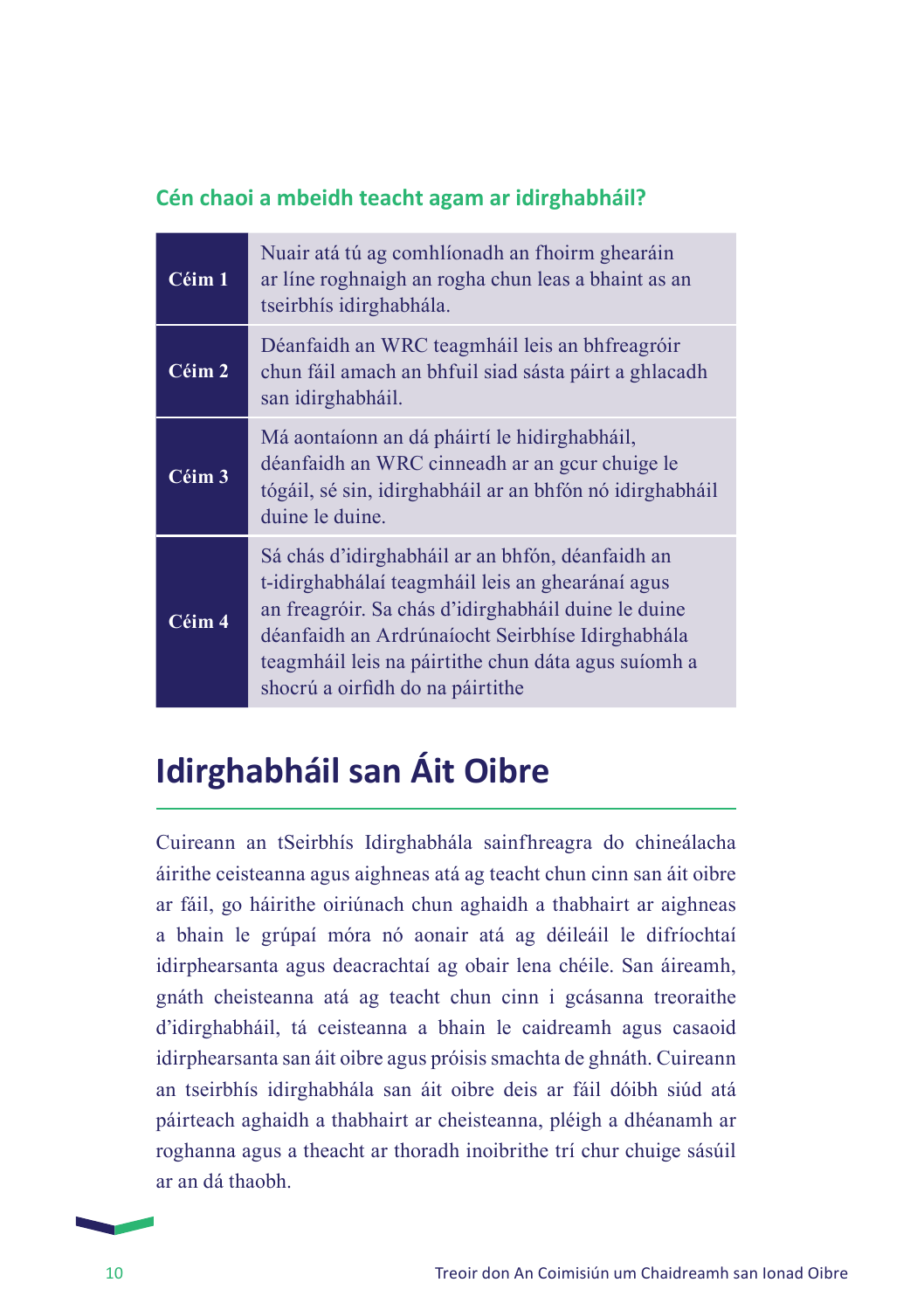#### **Cén chaoi a ndéanfaidh mé iarratas ar Idirghabháil san Áit Oibre?**

Ba chóir d'iarratais ar fad d'idirghabháil san áit oibre a dhéanamh ar comhbhonn. Oibreoidh an próiseas níos fearr nuair a bheidh fonn ceart ar na páirtithe ceist a réiteach agus comhaontú gurbh é an idirghabháil an acmhainn is fearr chun an réiteach sin a chosaint. D'ainneoin seo, déanfaidh an Coimisiún iarracht comhaontú a chosaint chun páirt a ghlacadh in idirghabháil san áit nach bhfuil ach páirtí amháin tar éis na hidirghabhála a lorg. Mar sin féin, tá an próiseas deonach agus níl an Coimisiún in ann cuir faoi ar thinreamh. Ba chóir go ndéarfadh na hiarratais ar fad d'idirghabháil san áit oibre go soiléir, an t-ainm agus sonraí teagmhála (uimhir fhóin san áireamh) don dá pháirtí, an líon daoine páirteach agus cúis an cheist bhainteach. Ba chóir iarratais a dhéanamh ar an Fhoirm Atreorúcháin Ar Líne ag **www.workplacerelations.ie** nó trí litir a sheoladh chuig: **Seirbhísí Idirghabhála, Teach Lansdún, Bóthar Lansdún, Baile Átha Cliath 4, D04 A3A8.** 

#### **An gcaithfear le m'iarratas go rúnda?**

Caithfear. Geallann an Coimisiún don láimhseáil rúnda d'aon cheisteanna atá tagartha do. Ní fhoilseoidh an Coimisiún sonraí d'aon chás aonair nó aitheantas d'aon iarratasóir.

#### **An mbeidh orm taisteal go Baile Átha Cliath?**

Tá na seirbhísí seo ar fáil ar fud na tíre. Déanann an Coimisiún gach iarracht cruinnithe a eagrú ag suíomh in aice do na páirtithe.

#### **Cén costas atá ar na seirbhísí seo?**

Tá na seirbhísí atá á chur ar fáil ag na Seirbhísí Comhairleach, Idir-Réitigh agus Idirghabhála saor in aisce. I gcúinsí áirithe, d'fhéadfaí iarraidh ar na páirtithe ionad a chur ar fáil do chruinnithe.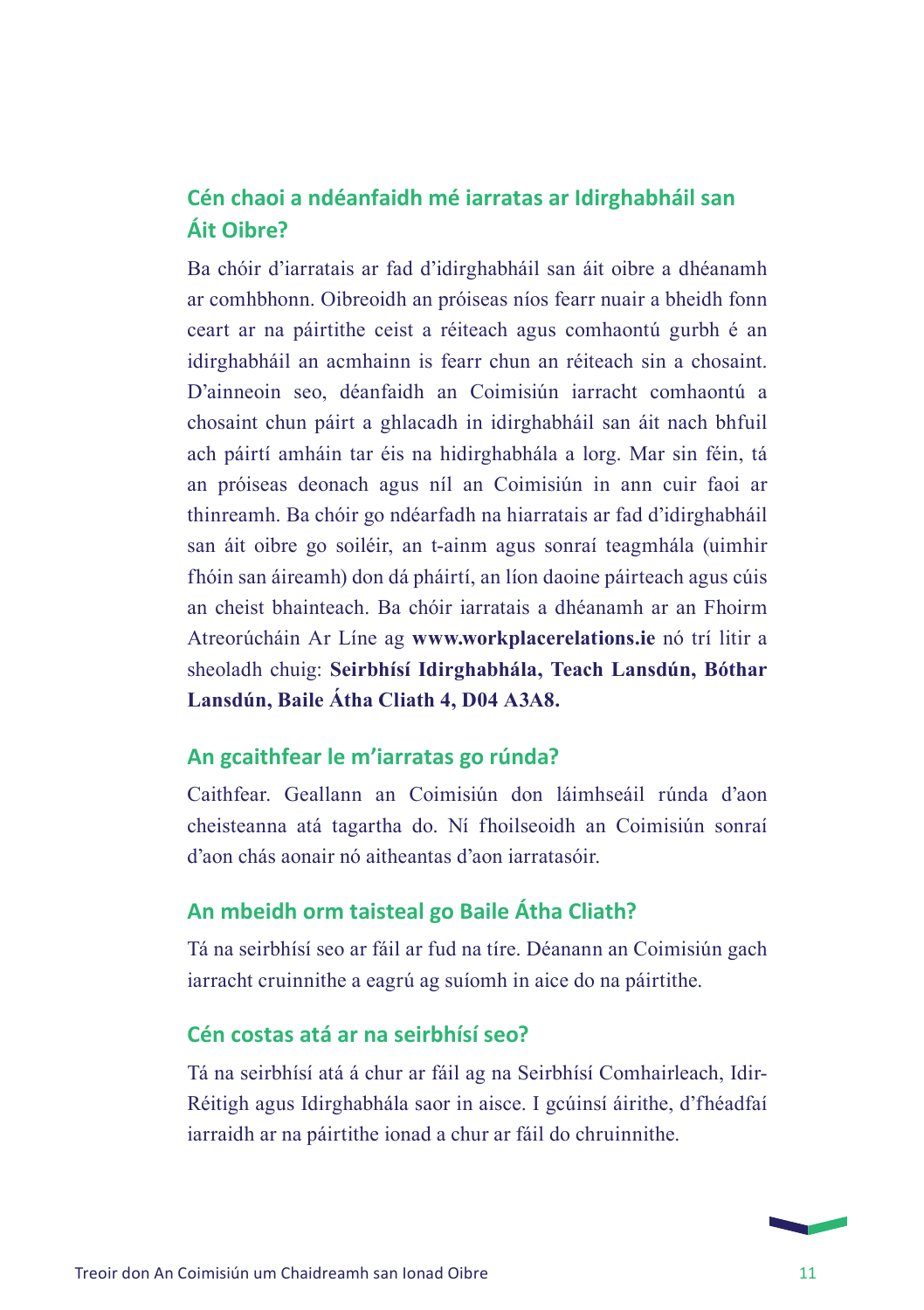# CUID 5 **Seirbhísí Breithiúnas**

Tá na hOifigigh Breithiúnas den Choimisiún um Chaidreamh san Áit Oibre neamhspleách de réir na reachtaíochta as a ndualgais chinnteoireachta de bharr go dtuigeann siad breithiúnas ar ghearáin atá treoraithe acu ón Ard-Stiúrthóir WRC.

Is é ról an tOifigeach Breithiúnais ná éisteacht a eagrú san áit a dtugtar deis éisteachta don dá pháirtí os comhair an tOifigeach Breithiúnais agus aon fhianaise ábhartha don ghearán a chur i láthair. Eagrófar éisteachtaí de chuid an Choimisiúin um Chaidreamh san Áit Oibre go príobháideach. Mar sin féin, d'fhéadfaí fáil réidh le gearáin, i gcúisí áirithe, trí mhodh scríbhinn (sé sin gan éisteacht). Ní dhéanfaidh an tOifigeach Breithiúnais aon iarracht idirghabháil nó idir-réiteach a dhéanamh ar an gcás. Is féidir leis na páirtithe ionadaíocht a dhéanamh orthu féin nó a gcuid ionadaithe féin a phiocadh.

Déanfaidh an tOifigeach Breithiúnais cinneadh ar an gceist ansin agus ag tabhairt an cinneadh i scríbhinn maidir leis an ghearán. An cinneadh a chuirfear ar an eolas don dá pháirtí agus a fhoilseoidh, beidh

- **(a)** fógair an raibh údar nó nach raibh le gearán an ghearánaí,
- **(b)** iarr ar an fhostóir cloígh leis an fhoráil(acha) ábhartha,
- **(c)** iarr ar an fhostóir chun cuir ina cheart faoi mar is cóir agus cothrom sna cúinsí.

Is féidir le páirtí an ghearáin achomharc a dhéanamh chuig an Chúirt Oibreachais maidir le cinneadh an tOifigeach Breithiúnais.

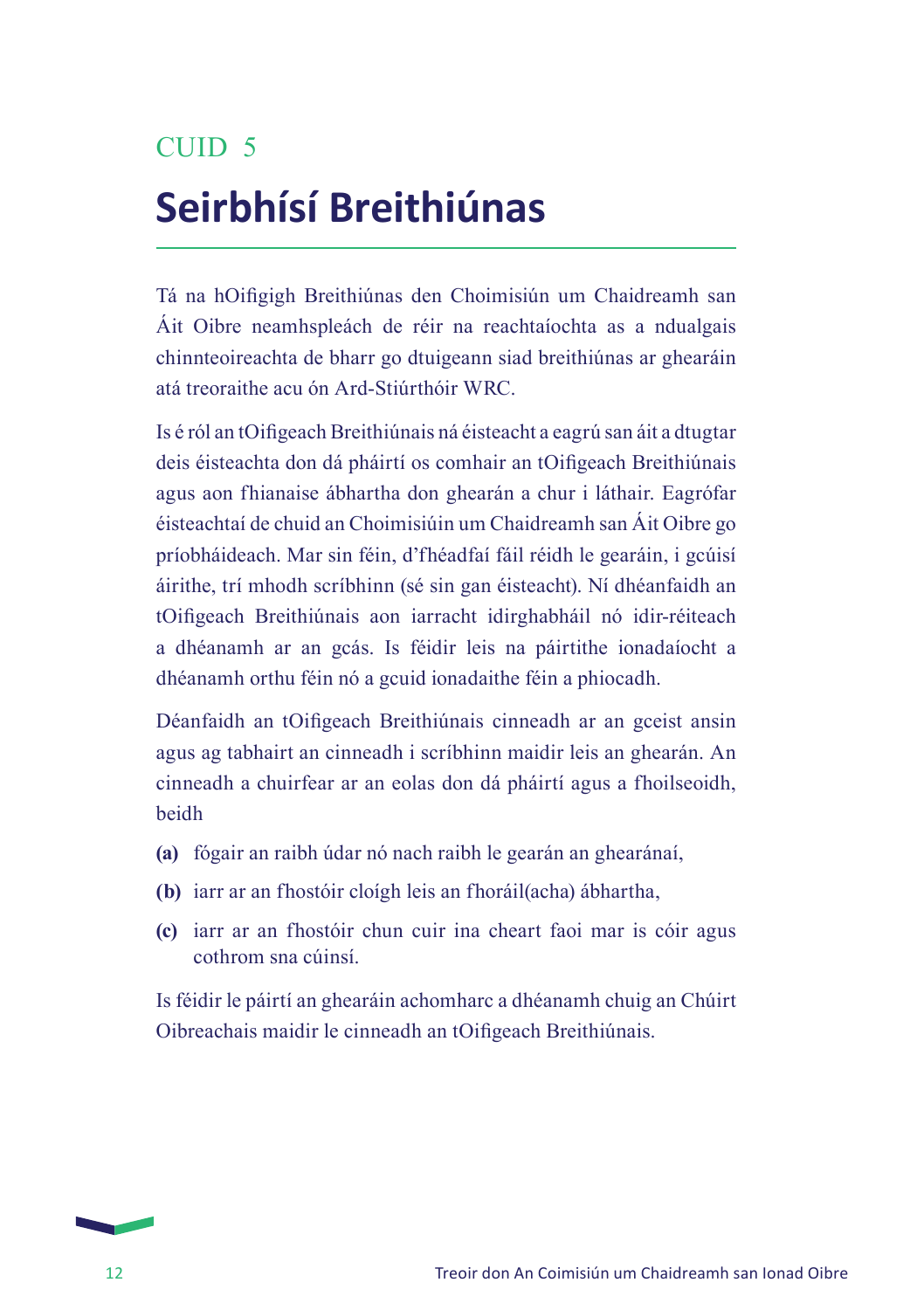#### **Cur i bhfeidhm Cinntí Breithiúnas**

Má theipeann ar an fhostóir an Cinneadh Breithiúnais a chur i gcrích, nó, díograis an Chúirt Oibreachais i ndiaidh an achomhairc, taobh istigh den am leagtha síos, is féidir iarratas a dhéanamh ar ordú go dtí an Chúirt Oibreachais ag treorú an fostóir an cinneadh a chur i gcrích trí:

- An Fhostaí
- Ceardchumann le cead ón fhostaí, nó
- Comhlacht ionchasach ina bhfuil sé ina bhall de, nó
- An Coimisiún um Chaidreamh san Áit Oibre.



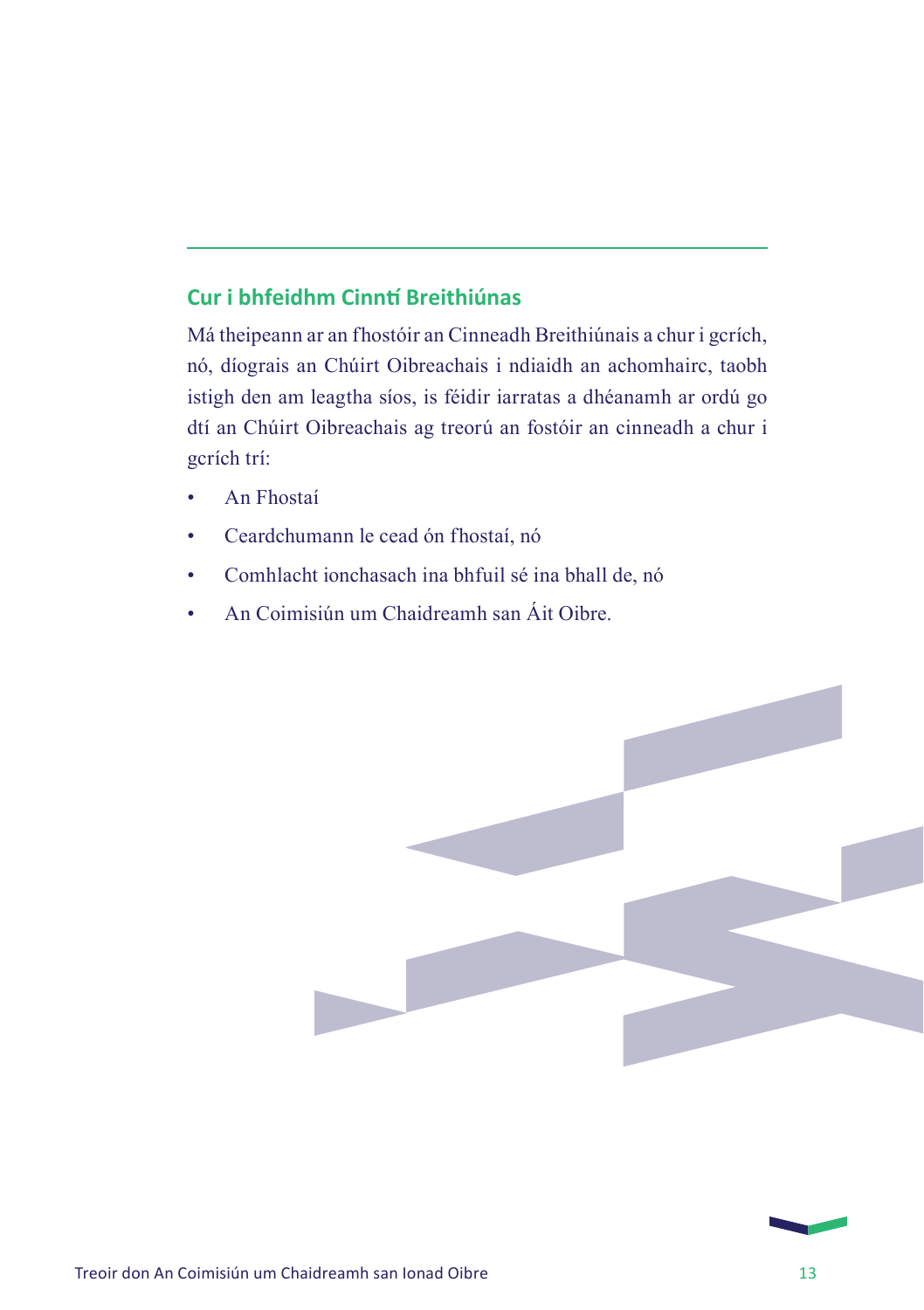# CUID 6 **Seirbhísí Iniúchta**

Tá cead ag cigirí den Choimisiún um Chaidreamh san Áit Oibre iniúchtaí, scrúduithe nó fiosruithe a chur i gcrích do chuspóirí monatóireachta agus ag cur i bhfeidhm comhlíonta le reachtaíocht fostaíochta. Níl aitheantas an ghearánaí nochtaí don fhostóir ach amháin má thugann an gearánaí cead é a thabhairt.

Nuair a shocraíonn an Cigire go bhfuil sárú de limistéar sonraithe de dhlí fostaíochta tar éis tosú, (an neamhíoc d'airgead áirithe dlite d'fhostaí faoin dlí fostaíochta san áireamh) agus má theipeann nó má dhiúltaíonn an fostóir bainteach an neamh-chomhlíonadh a chur ina cheart, is féidir leis an gCigire Fógra Comhlíonta a eisiúint ag leagan amach na céimeanna a chaithfidh an fostóir a thógáil chun toradh comhlíonta a fháil. Mura ndéanann an fostóir achomharc agus má theipeann nó má dhiúltaíonn cén chaoi a mbeartaíonn sé/ sí na ceisteanna san fhógra a chur i gceart nó é leagann amach i scríbhinn, d'fhéadfadh an Coimisiún um Chaidreamh san Áit Oibre tús a chur le hionchúiseamh in aghaidh an fhostóra.

Maidir le réimse sonraithe de ghníomhartha neamhchlaonta i leith na bhfostaithe, is féidir leis an Chigire muirear seasta a thabhairt. Má íocann an duine atá ag fáil an fógra an táille ní théann an cheist chomh fada leis an Chúirt. Mar sin féin, má theipeann nó má dhiúltaíonn an duine an táille a íoc is féidir an cheist a chur chun cinn chuig an Chúirt Oibreachais ar féidir leis an chosantóir a n-áit a chosaint ar ghnáth bhealach.

Tá cigirí an WRC ceapadh ag an tAire Gnó, Fiontar agus Nuálaíochta mar oifigigh údaraithe le haghaidh cuspóirí den Acht Ceada Fostaíochta 2003 go dtí 2014.

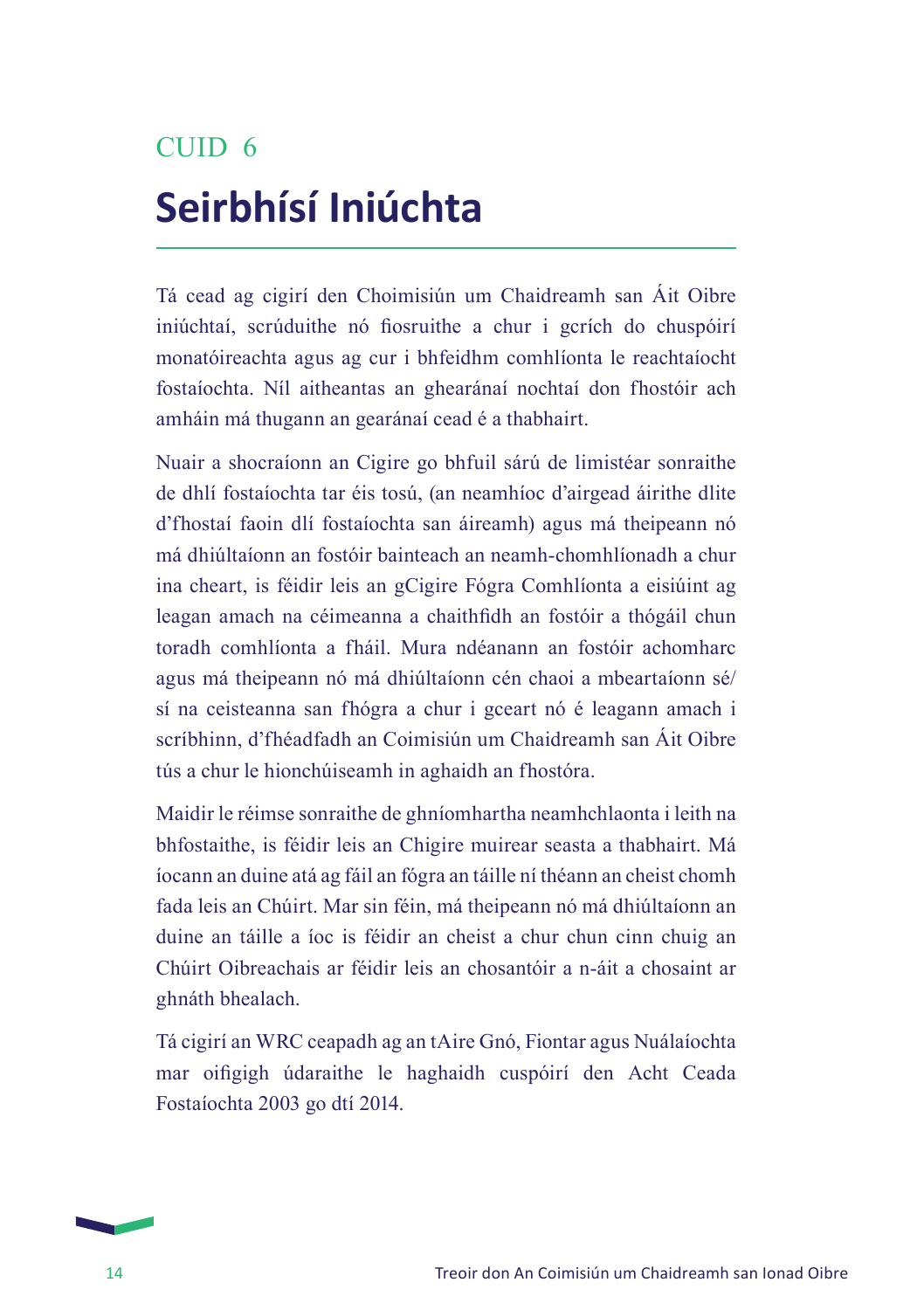### CUID<sub>7</sub>

## **Ag déanamh gearán nó ag Atreorú Aighnis**

#### **Cén chaoi ar féidir liom gearán a dhéanamh?**

Is féidir gearáin a chomhlíonadh agus a chuir isteach ar líne ag úsáid an fhoirm ghearáin atá ar fáil ar **www.workplacerelations.ie**

#### **Cén fhad a bheidh agam chun gearán a dhéanamh?**

Caithfidh gearáin a chuir isteach taobh istigh de 6 mhí agus ar féidir síneadh ama go dtí 12 mí a chur leis ar chúis réasúnta don atreorú gearáin faoin reachtaíocht cheart fostaíochta.

#### **Cén chaoi a gcomhlíonaim an Fhoirm Ghearáin?**

Ba chóir duit gach páirt den fhoirm a líonadh atá ábhartha do do ghearán. Tá cnaipe eolais nó pointí (marcáilte le 'i' ar chúlra gorm) ar pháirteanna éagsúla den fhoirm agus nuair a chliceálann tú é cuireann sé treoir atá ábhartha don cheist ar fáil. Tabharfaidh an oiread eolais is féidir agus ag cinntiú go bhfuil páirteanna ábhartha den fhoirm comhlíonta agat cúnamh don oifig i bpróiseáil agus dul chun cinn do ghearán agus gan an gá a theacht ar ais chugat ag lorg tuileadh sonraí.

#### **An bhfuil orm foirm eile a líonadh do gach gearán a d'fhéadfadh a bheith agam?**

Níl. Ligeann an Fhoirm Ghearáin den Choimisiún um Chaidreamh san Áit Oibre go leor gearáin a chur isteach ag an am céanna.

#### **An admhófar m'Fhoirm Ghearáin?**

Nuair a chuirfidh tú do ghearán isteach ar líne gheobhaidh tú ríomhphost ar ais (ag an r-phost a chuireann tú ar fáil) ag deimhniú go bhfuil d'fhoirm faighte agus le **D'Uimhir Iarratais Gearáin san áireamh.**